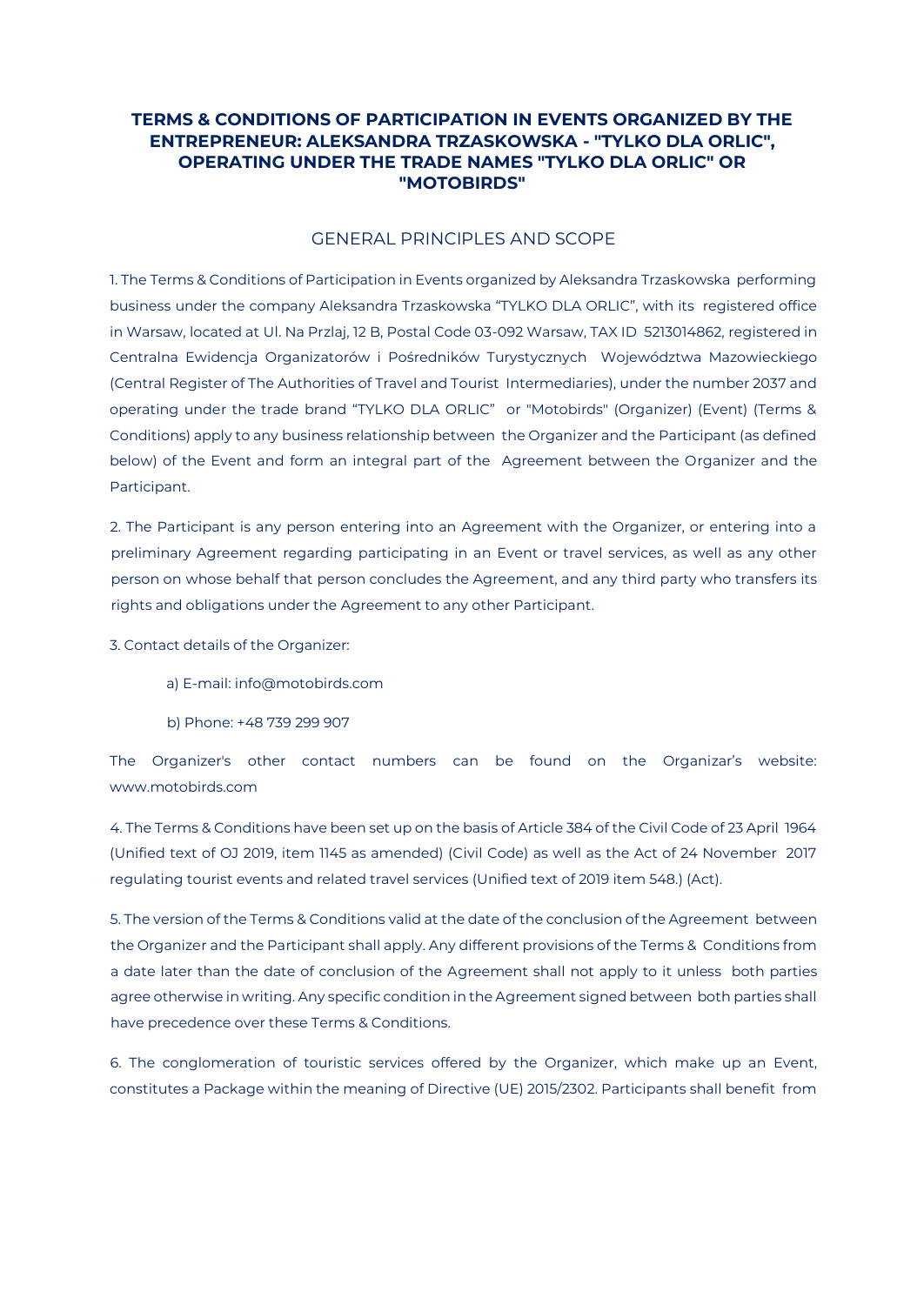EU rights applicable to package travel. The Organizer is fully responsible for the proper implementation of the entire Event. The Organizer has a security guarantee in place. This guarantee may be called on by the Participant to return to his own country – if transportation of persons was included in the Event - should the Organizer become insolvent during an Event.

7. The Participant participates in the Event at his own risk and in full knowledge of the risks associated with participating in such Event. The Organizer is not responsible for accidents, direct or consequential damages or any other irregularities while the Participant is driving a motorcycle or other vehicle. The Participant confirms and accepts this when registering for the Event. The organizer prepares the Event with all appropriate care and diligence, however does not guarantee that the Event will take place exactly as per the advertised program. The program of the Event is a rough guide of the route and highlights, which may be subject to change should the circumstances so dictate.

#### CONCLUSION OF THE AGREEMENT

8. Catalogs and other written information of the Organizer, as well as the information provided on the Organizer's internet website, constitute only an invitation to conclude an Agreement, and are not an offer within the meaning of the Civil Code.

9. If the Participant is interested in participating in the Event, the Organizer shall make available to him the relevant Agreement form, these Terms & Conditions and The Standard Information Form. The Agreement sent to the Participant shall contain all relevant information regarding the Event. These Terms & Conditions constitute an integral part of the Agreement. Before concluding the Agreement, the Participant must read and understand the Agreement, the Terms & Conditions as well as the Standard Information Form. When the Agreement is concluded between the Organizer and the Participant (or the person on behalf of which the Participant is acting), both parties agree to all Terms & Conditions and the Registration of the Participant to the Event can proceed.

10. By registering for an Event it is considered that Participants have accepted all other documents related to the offer. Registration of the Participant may be made in writing, electronically or by telephone. If registration is made by telephone, all the conditions contained in the above mentioned documents shall be communicated orally to the Participant. The reservation made by the Participant by telephone is valid, if the information indicated in the above-mentioned documents is provided orally by the Organizer. When booking an Event, the Participant also confirms that he has a relevant category driving license - which is valid for the duration of the Event - and that he also has sufficient driving skills and experience to operate a motorcycle safely over the route of the Event.

11. The Agreement between the Participant and the Organizer is concluded at the moment when the Participant's registration for the Event is confirmed by the Organizer, and the Organizer receives from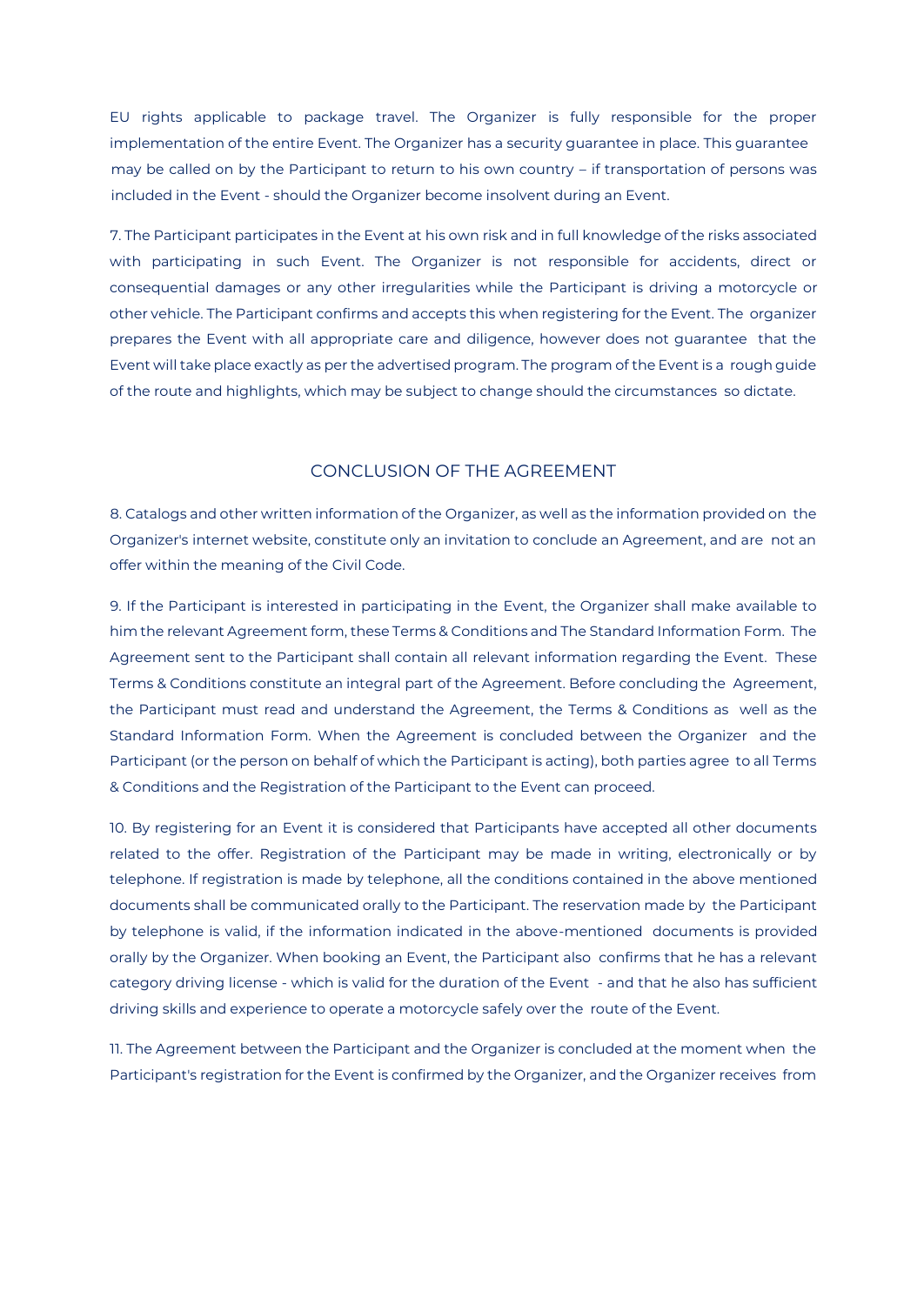the Participant a copy of the Agreement signed by him (on behalf of himself and the other Participants whenever applicable). By signing the Agreement, the Participant is liable to pay the booking fee or Deposit to the Organizer (on his behalf and on behalf of the other Participants, if they were registered by him), as detailed in the payment terms section of the Agreement.

12. The conclusion of the Agreement may take place directly through the use of the Organizer's website, by sending the Organizer a notification by phone or e-mail, or in the physical presence of both parties to the Agreement. If the Agreement is concluded in the physical presence of both parties, the Participant has the right to request a paper version of the Agreement. In the case of Agreements concluded at a distance or outside the premises of the company, within the meaning of the Act of 30 May 2014 on consumer rights (OJ 2014, item 827), the Participant accepts that he may receive a copy or confirmation of the Agreement by electronic means only.

13. If several Participants are registered at the same time by one of them, the Participant registering others on their behalf, is responsible for payment of the full Price of the Event resulting from the Agreement.

14. The conclusion of the Agreement for a minor requires the explicit consent of parents or guardians, with the signatures of notarized guardians (provided that the minor leaves without a statutory guardian).

15. By concluding the Agreement, the Participant agrees to the processing, updating and sharing of his (and other Participants on whose behalf he concludes the Agreement) personal data necessary for the performance of the Event.

16. The participant is entitled to benefits guaranteed by the Agreement. The Participant is entitled during the Event to receive reasonable professional assistance and care by the Organizer's representatives. The participant will also be given reasonable care by the Organizer in cases of emergency or to facilitate the participation along the route of the Event (for example: customs clearance, stops at the borders).

#### PAYMENT

17. With his registration, the Participant pays a down-payment of EUR 500.00, but no more than 30% of the total Price of the Event (Deposit). The Deposit is part of the Price paid by the Participant. The full Price must be paid to the Organizer's account at the latest 30 days before the start of the Event. The Price of the Event is the agreement price and includes applicable taxes on goods and services.

18. If the Participant declares his wish to participate in the Event, less than 30 days before the starting date of the Event, the Participant is obliged to pay the full Price of the Event immediately.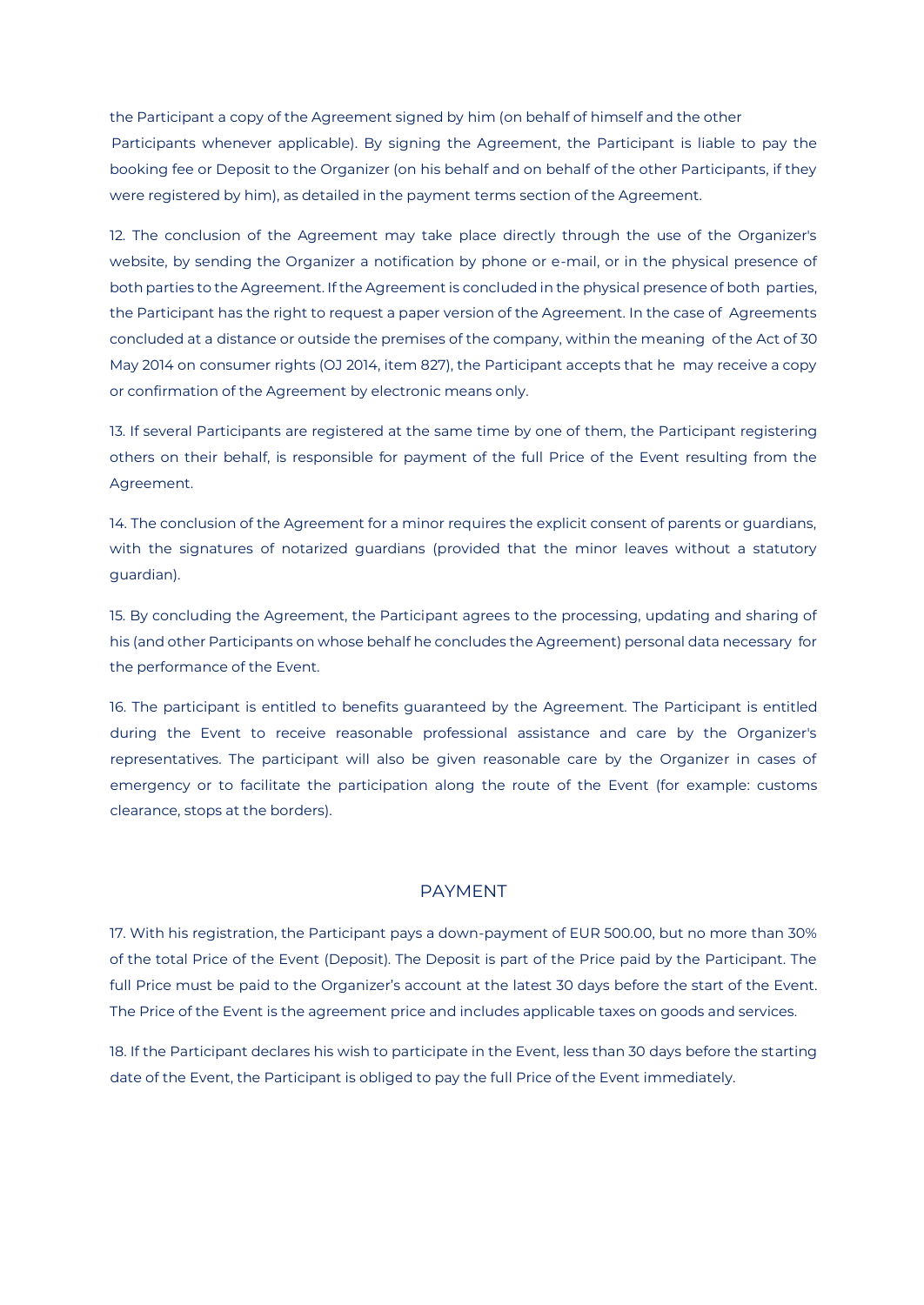19. Payment is made in the manner chosen by the Participant: by bank transfer to the bank account of the Organizer indicated in the Agreement, in cash or by making use of the online payment option available on the Organizer's website www.motobirds.com, respectively for each Event. The date of payment shall be the date of receipt of the funds to the Organizer's account. All fees, including exchange fees, or bank charges are for the Participant's account.

20. In the Event that the Participant fails to pay the Deposit at the time of concluding the Agreement, or fails to pay the entire Price within 30 days of the starting date of the Event, the Organizer reserves the right to cancel the Participant's reservation and terminate the Agreement on the Participant's expense. The Organizer reserves the right to deduct the amount equivalent to the actual costs incurred in connection with preparations already made for the organization of the Event.

21. The Price of the Event includes the services detailed in the Agreement. The Participant will have to pay supplements for any requested services not listed in the Agreement and therefore not included in the Price of the Event.

22. The Price contained in the Agreement is binding and the Participant is not entitled to request a discount if, after the conclusion of the Agreement, the Price of the Event has been reduced due to last minute offers or other promotional activities initiated by the Organizer.

# CHANGES IN THE TERMS OF THE AGREEMENT BEFORE THE START OF THE EVENT. WITHDRAWAL

23. No later than 20 days before the start of the Event, the Organizer may increase the Price of the Event if the Price increase is directly due to changes in:

a) the Prices of passenger transport resulting from an increase in fuel costs or other power sources;

b) the amount of taxes or charges on travel services covered by the Agreement which are imposed by entities not taking directly part in the implementation of the Event, including tourist taxes, airport charges or boarding and disembarkation charges at ports and airports;

c) exchange rates relevant to the Event.

The Organizer shall notify the Participant in writing or by e-mail, in a clear and comprehensible manner, of the change in Price, and provide supporting information to show how the Price increase was calculated.

24. The Participant has the right to reduce the Price of the Event corresponding to the reduction in the costs referred to above, which occurred after the conclusion of the Agreement but before the start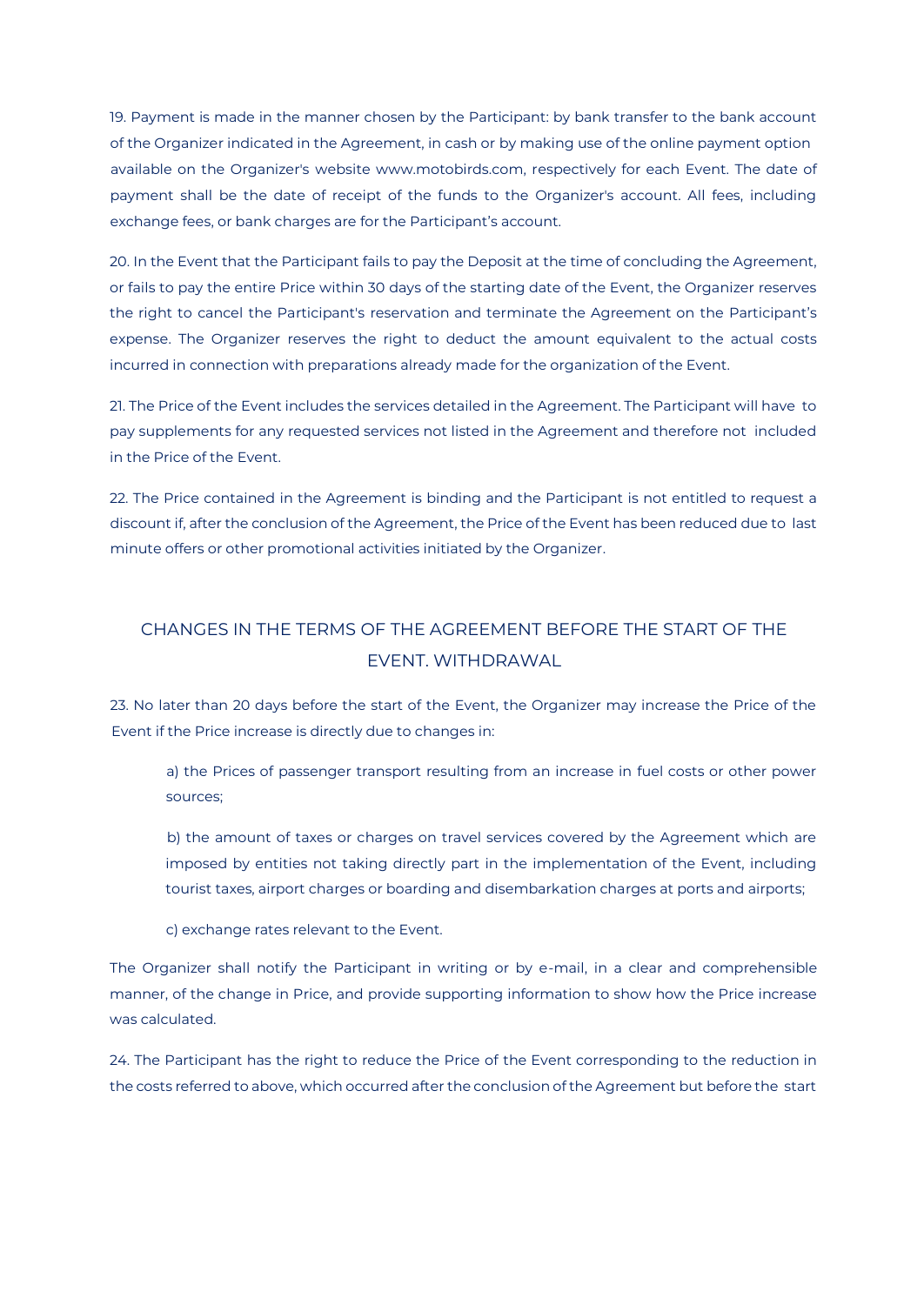of the Event. In the Event of a Price reduction, the Organizer may however deduct from the refund due to the Participant the actual costs incurred. At the Participant's request, the Organizer shall provide proof of the service costs incurred.

25. The Organizer has the right to slightly change the terms of the Agreement before the start of the Event after prior notice to the Participant in writing or on another durable medium e.g. e-mail.

26. In the Event that the Organizer, before the start of the Event:

a) is forced to change the main characteristics of the Event referred to Article 40 (1) point 1 of the Act, or;

b) is not able to comply with some special requirements on which the parties have given their consent in the Agreement, and referred to Article 42 (4) point 4 of the Act;

c) proposes to increase the Price of the Event, for the reasons set out in Article Article 45 (2) of the Act by an amount exceeding 8% of the total Price of the Event. The Organizer shall immediately notify the Participant in writing or by e-mail. The Organizer may, in this regard offer the Participant a replacement Event, of the same or higher quality – if possible.

27. In regards to the notification referred to in the paragraph above, the Organizer shall inform the Participant of:

a) amendments to the terms of the Agreement, and the possible impact of those changes on the Price of the Event;

b) the possibility for the Participant to inform the Organizer, within a reasonable time, of his decision to accept the proposed amendments to the Agreement or - to withdraw from the Agreement against a refund of all payments made to the Organizer, without deduction of a withdrawal fee - or - accept to participate in a replacement Event;

c) the option to withdraw from the Agreement against the return of all deposits paid and without the obligation to pay a withdrawal fee in the Event of failure to reply by the Participant, within the time limit specified by the Organizer;

d) the availability of replacement Event and its Price, if this option is offered by the Organizer.

28. If amendments to the Agreement or the acceptance of an alternate Event lead to a reduction in the quality or costs of the Event, the Participant is entitled to a corresponding reduction in the Price.

29. The Participant shall inform the Organizer, within the time limit set by the Organizer, that:

a) he accepts the proposed amendment to the Agreement, or

b) he withdraws from the Agreement against the refund of all deposits paid and without the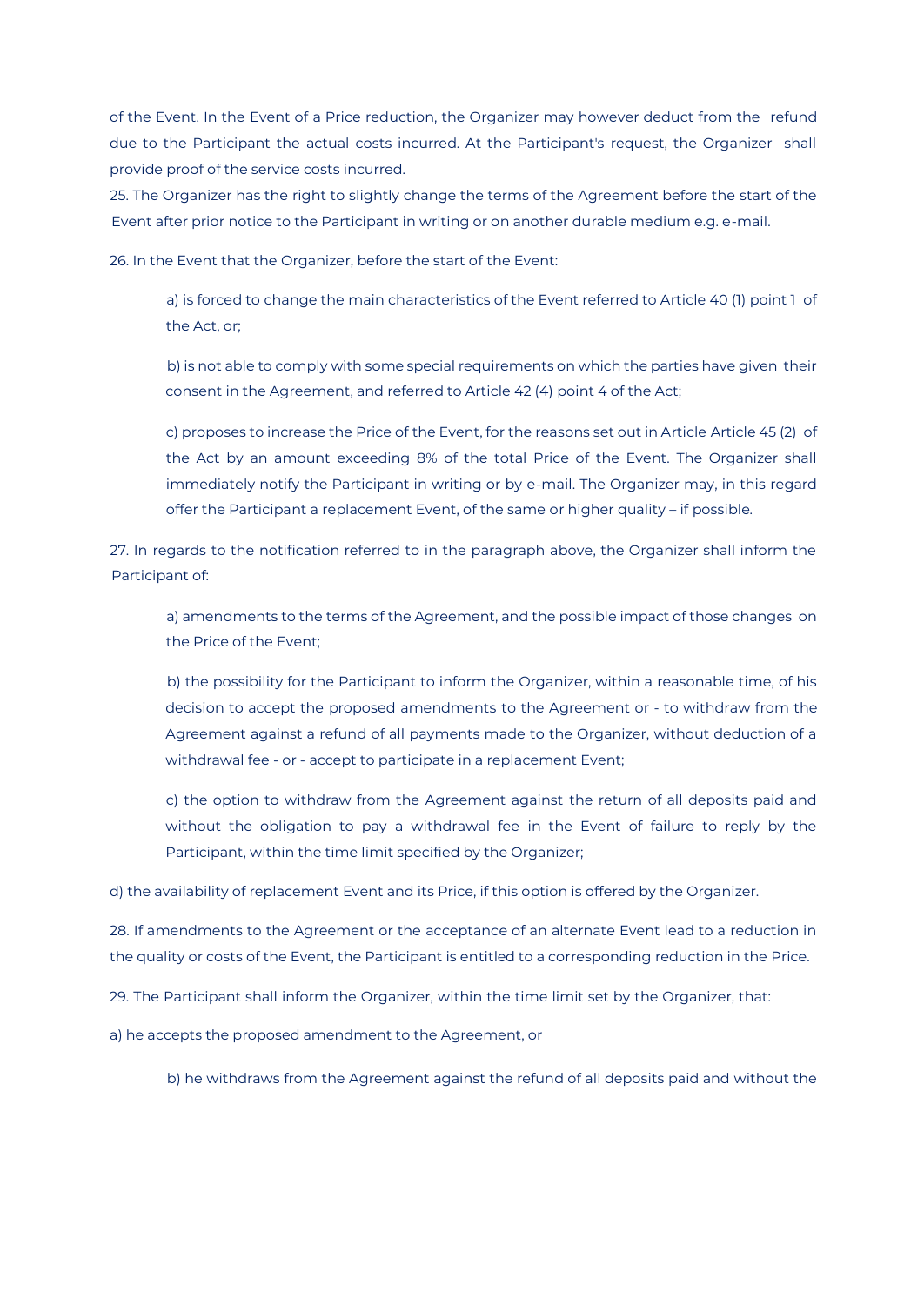obligation to pay the withdrawal fee, or

c) he withdraws from the Agreement and accepts a replacement package.

30. In the event that the Agreement for participation in the Event is terminated in connection with the withdrawal of the Participant or the Organizer under the conditions set out above, the Organizer shall, no later than 14 days after the date of termination of the Agreement, refund the payments made by or on behalf of the Participant. The Participant is in such cases exempt from paying the withdrawal fee.

#### CHANGE IN THE SCOPE OF SERVICES AFTER THE START OF THE EVENT

31. If any of the travel services constitute the Event is not performed in accordance with the Agreement, the Participant is obliged to notify the Organizer thereof. The notification shall be detailed and circumstantial. The Organizer shall rectify the non-compliance unless this is not possible or involves costs that are disproportionately high in relation to the extent of the non - compliance and the value of the services to which they relate. In case of non - removal of non - compliance, the provisions of the Act apply accordingly . If the Participant does not notify the Organizer of the alleged breach of the Agreement, this will be treated as negligence on his part.

32. The Organizer, who during the Event does not perform the services provided for in the Agreement, while those services constituted a significant part of the Event, is obliged, without charging the Participant additional costs, to perform appropriate replacement services within the framework of the Event. If the quality of the replacement services is lower than the quality of the services specified in the Agreement, the Organizer shall grant the Participant an appropriate reduction in the Price of the Event.

33. If it is not possible for the Organizer or the Participant to offer replacement benefits in accordance with the Agreement, the Participant is entitled to obtain a reduction in the Price or compensation, without termination of the Agreement.

34. In the Event that the non - compliance significantly affects the implementation of the Event, and should the Organizer fail to remedy the shortcomings within a reasonable period of time set by the Participant, the Participant may terminate the Agreement without having to pay any termination fee. In this case, if the Event includes a support vehicle, the Participant may be transported to the nearest city or town along the route of Event.

## CHANGE IN THE GUIDE OR ROUTE OF AN EVENT FOR REASONS BEYOND THE CONTROL OF THE ORGANIZER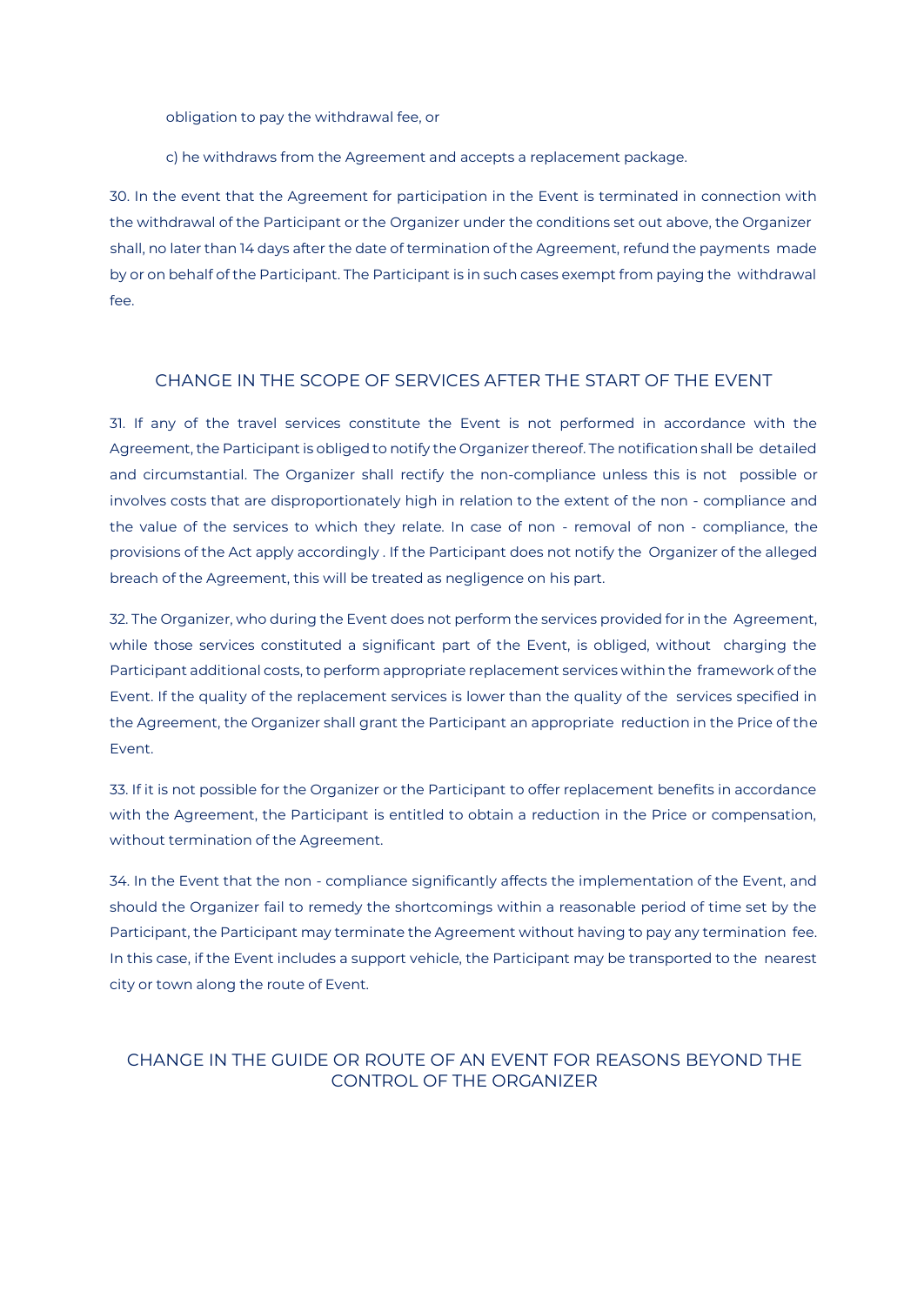35. If during the Event a guide acting on behalf of the Organizer is injured, unable to perform his duty or is replaced at the Organizer's discretion and there is a second guide present on the Event, the Participant will follow the instructions of the new guide. If there is only one guide on the Event, the Organizer will make every effort to avail a replacement guide as soon as possible. Delays or re-routing due to a significant illness or accident of any Participant or Guide, adverse weather changes, technical problems or any other external factors will be accepted by the Participants, and shall not be considered as breaches in the services included in the Agreement.

36. In the Event of external circumstances, independent of the Organizer, for example, but not limited to: weather anomalies, strikes, wars, civil strife or conflicts, road conditions, occurrence of force majeure events, the Organizer reserves the right to change the route of the Event, accommodation and any other services within the framework of the Event as dictated by the circumstances. At the same time, the Organizer will make every effort not to change the nature of the Event and provide as much as possible, replacement services comparable to those included in the Agreement. In the cases set out in this paragraph, Participants will not be entitled to request a refund of part or all of the Price of the Event.

#### ASSISTANCE TO THE PARTICIPANTS

37. The Organizer shall immediately provide appropriate assistance to a Participant who is in a difficult situation. This assistance shall consist, in particular, of providing adequate information on health services, local authorities and consular assistance, assistance in the use of means of distance communication, including electronic ones and getting access to available medical infrastructures.

38. The Organizer may claim a payment for the assistance provided, if the difficult situation arises from the intentional fault of the Participant, or as a result of his gross negligence. The amount of the fee may not exceed the actual costs incurred by the Organizer.

#### PARTICIPANT'S RESPONSIBILITIES

39. During the Event, the Participant is obliged to follow the instructions and guidelines of the Organizer and it's representatives acting on his behalf, and observe the places and hours of collection specified by them.

40. The Participant is obliged to have all required documents (e.g. passport, driver's license of the appropriate category and type), tourist visas and to comply with the laws, customs and foreign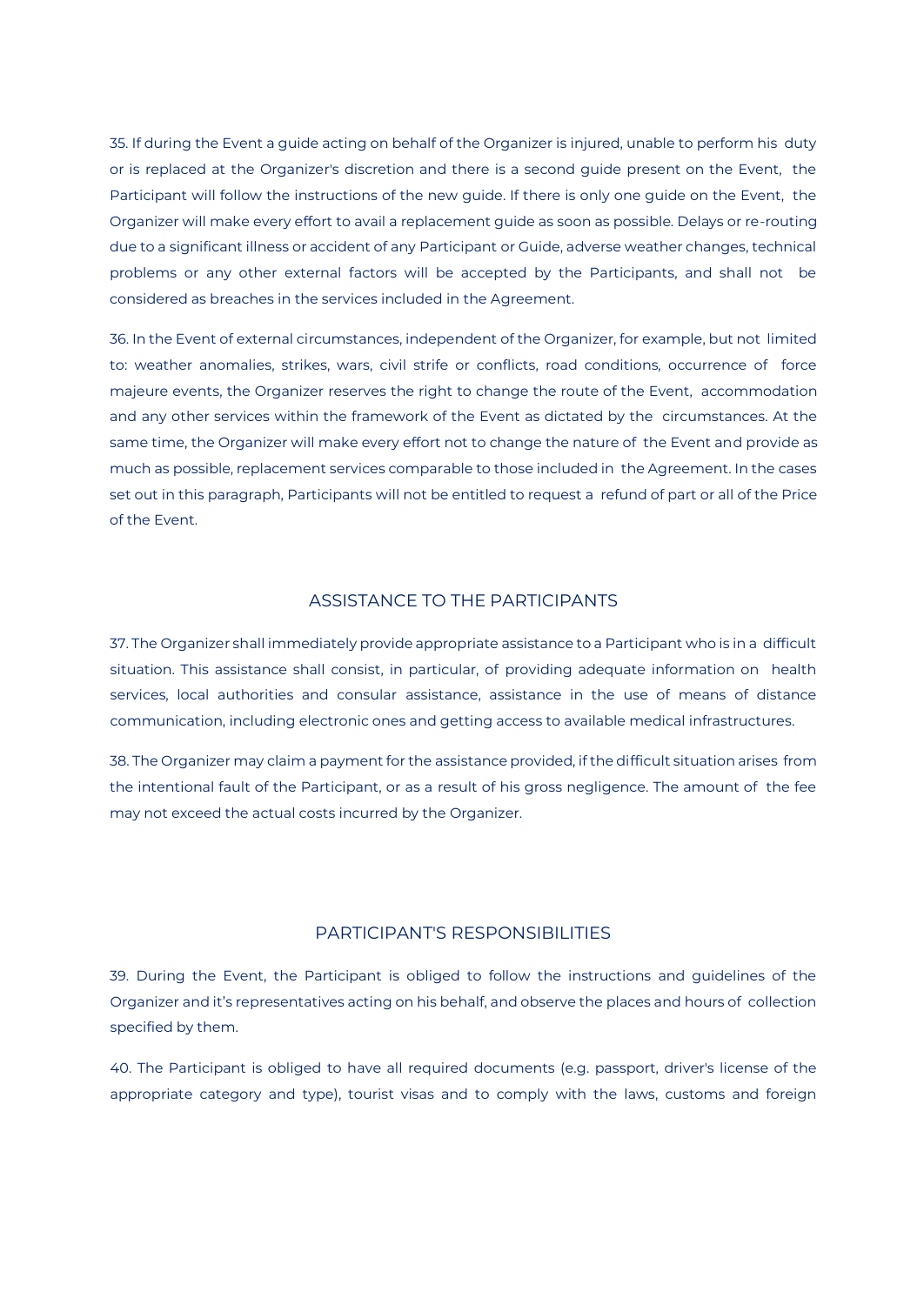exchange regulations in force in the countries where the Event takes place.

41. The participant is obliged to comply with local traffic regulations. Penalties, police fines and other administrative fines, as well as damages caused by the Participant to third parties resulting from the failure of the Participant to comply with local traffic regulations, shall be borne by the Participant.

42. The Participant is obliged to pay all local fees, which are not covered by the Agreement (e.g. local taxes, excursions, deposits, telephone charges in the hotel room, use of a minibar, laundry, etc.).

43. The Participant is liable for any damages caused to the Organizer because of his behavior or resulting from his negligence. In particular the Participant is liable for damages to items belonging to the Organizer, other Participants, hotels, etc. The damage caused by the Participant is, inter alia, damage resulting from the Participant's driving errors, the Participant's inability to drive, the Participant's inappropriate behavior, Participant's inappropriate way of handling his vehicle, including competitive behavior and driving under conditions limiting the ability to drive safely and failure to comply with the obligation to wear the appropriate protective clothing while driving.

44. The Organizer may withdraw from the Agreement if the Participant's gross misconduct prevents the Event from being safely continued. This is equal to withdrawing from the Agreement due to the Participant's fault. In this case, the Participant shall not be entitled to a refund or compensation. The Participant's misconduct is, inter alia, alcohol or any other substance abuse impairing his judgment or ability to drive, failure to follow the guide instructions, verbal or physical abuse of the guide, or other Participants and any conduct that poses danger or endangers other Participants. During the Event, Participants are not allowed to consume alcohol, medicines or other drugs (legal or not) that may affect their ability to safely drive during the day. It is allowed to drink alcohol only at the end of the day, after the vehicles have been parked for the night.

45. During the Event, Participants will often visit unknown, exotic places, with new natural conditions, climate, altitude and diet from everyday life. The route of the Event takes Participants through all sorts of roads, with varying degrees of difficulty. The Participant accepts the route of the Event by entering into the Agreement, and confirms that the Organizer is not responsible for any inconvenience endured during the route followed during the Event If, due to a refusal to accept the road conditions or the perceived risks associated with the route, the Participant decides to cancel his participation in the Event during its duration, he will not be entitled to a refund of the Price or to any compensation from the Organizer.

46. The Organizer may exclude from part or the entire Event, Participants whose overall health is poor. Such exclusion shall not give rise to the Participant's claims against the Organizer. Before the start of the Event, participants should consult with a suitable medical specialist to confirm their general health allows them to participate in the Event, bearing in mind the route and nature of the Event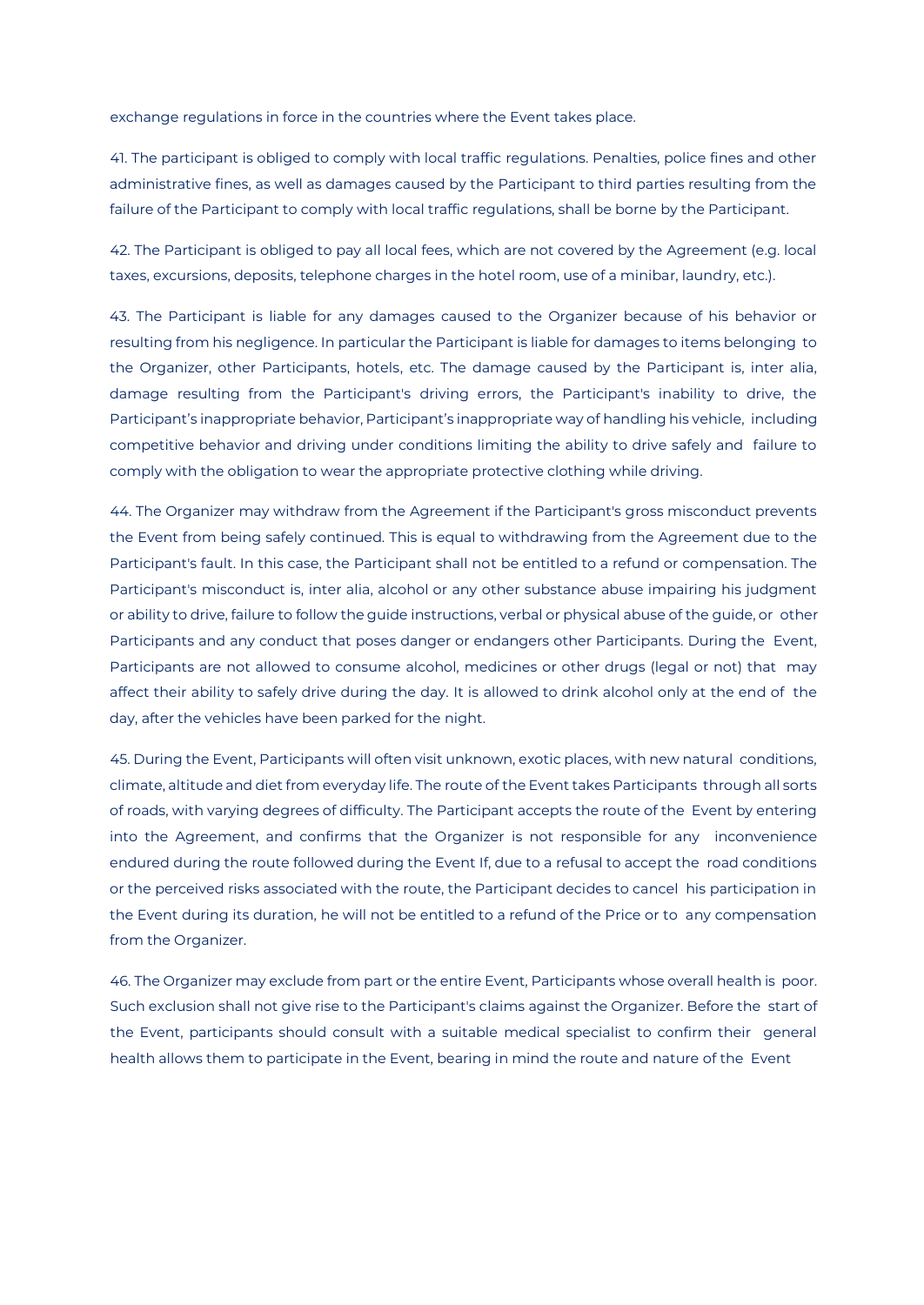47. The motorcycle driving skills will vary between each Participant. Each Participant is obliged to show respect and support to the other Participants, regardless of their driving skills. However, if the Participant's ability to drive his motorcycle along the route of the Event is not sufficient, the Organizer is released from his obligation to perform the Agreement and may terminate it with immediate effect. In this case, the Participant shall not be entitled to any refund in the Price or to any compensation from the Organizer.

48. The Event route provided to the Participant by the Organizer is a general overview of the planned route. Each Participant must be aware of their motorcycle driving skills, and follow the route proposed by the Organizer, under his own responsibility. If any Participant is unable to continue driving safely along the route, it is his responsibility to inform the Organizer thereof without delay in order to find a solution to continue the Event. Each Participant is responsible for taking and leaving his luggage at the support vehicle, when it is available during the Event.

# INFORMATION OBLIGATIONS OF THE ORGANIZER

49. Before concluding the Agreement, the Participant receives all necessary information about the Event.

50. The Organizer will inform the Participant by e-mail about the applicable passport regulations in the country / countries where the Event is to take place, as well as provide information on visas, currency exchange and mandatory vaccinations. Each Participant is responsible for complying with those requirements.

51. The Organizer will inform the Participant by e-mail about the documents necessary to participate in the Event and the date of their delivery to the Organizer. Failure to provide documents or to provide them in a timely and complete manner to the Organizer is equal to not attending the Event for reasons attributable to the Participant. The Participant is obliged to inform the Organizer of changes to personal data or circumstances, immediately, but no later than 20 days before the date of the start of the Event. In the absence of such information or providing it within a time limit impeding the completion of the necessary formalities, the Organizer shall not be liable for the consequences resulting therefrom, in particular the inability of the Participant to participate in the Event with the effect as if the Participant renounces his participation to the Event.

52. In some locations a limited number of single rooms may be available. They are allocated according to the order of incoming bookings, in which the Participant expressly requests for a single room. The Participant is not entitled to a refund if single rooms are not available due to failure by a third-party to comply with the Agreement, e.g. in the case of a third-party, hotel or accommodation reservation agency.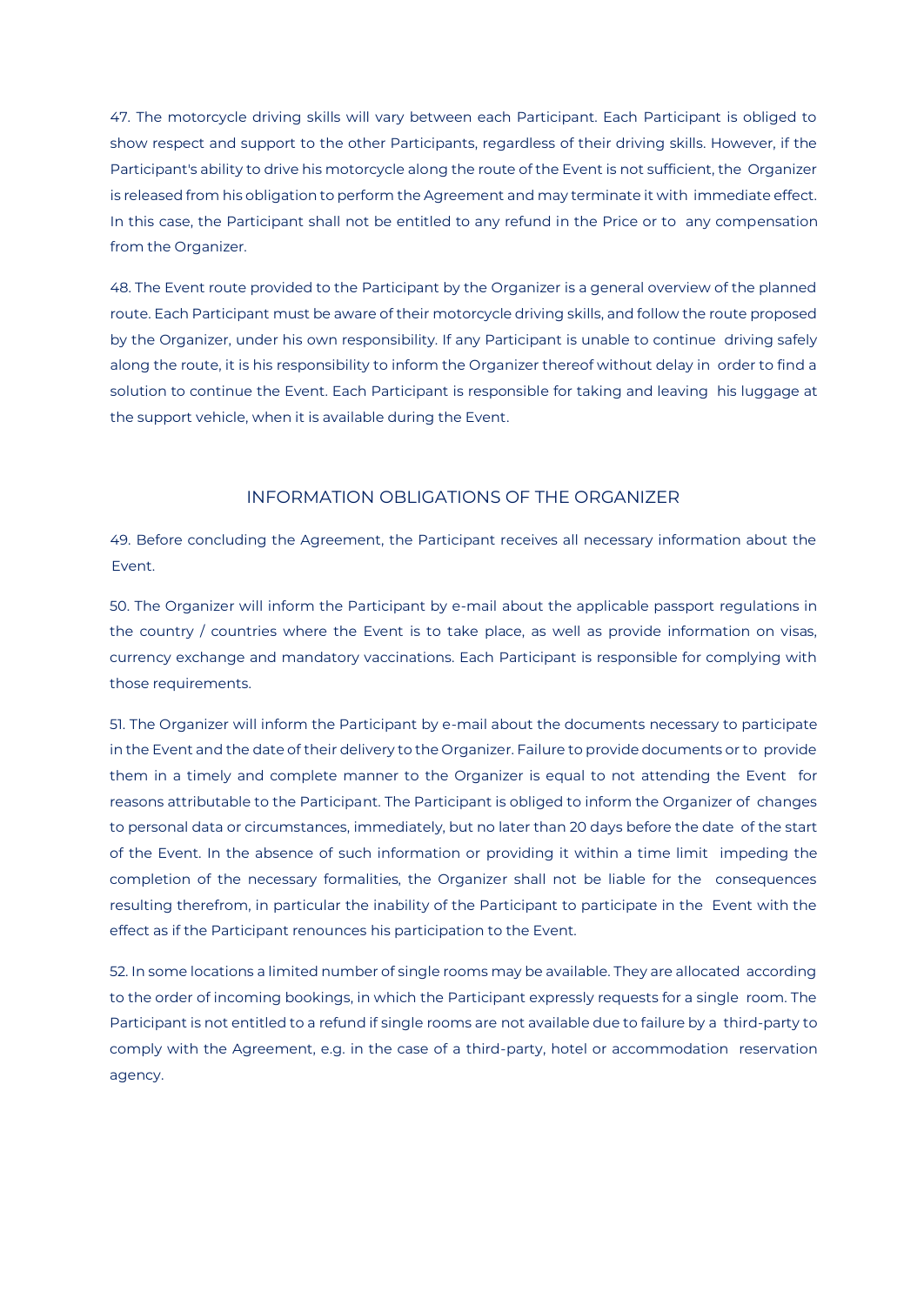#### TRANSFER OF THE AGREEMENT

53. Each Participant may transfer his participation in the Event to another person who meets the conditions for participation in the Event by notifying the Organizer thereof by e-mail or in writing within a reasonable period of time, at least 7 days before the start of the Event, if at the same time that person assumes all the obligations arising from the Agreement. If the transfer of rights and the assumption of the obligations involves additional costs for the Organizer, the Organizer shall, when requesting such payment, demonstrate them to the Participant. These costs must be justified and must not exceed the actual costs incurred by the Organizer as a result of the transfer of the Agreement for the new Participant.

54. For the unpaid part of the Price of the Event and the costs incurred by the Organizer as a result of the change of Participant, the Participant and the person assuming his rights shall be jointly and severally liable.

#### INSURANCE GUARANTEE

55. In the Event that the Organizer becomes insolvent, the Organizer has obtained from an insurance guarantee required by the Act. The insurance guarantee is issued by Signal Iduna Polska TU S.A. (Insurer), has number No. M 521591 and is valid until 6 May 2023 (Insurance Guarantee). Any Participant, paying at least an advance payment, may receive on request a copy of the Insurance Guarantee certificate.

56. In the Event that the Organizer becomes insolvent, the Participant's deposits will be refunded. If the Organizer becomes insolvent after the start of the Event and if the Event includes transportation of the Participants, the return of the Participants to their home country shall be ensured.

57. Travelers may contact the Insurer at (+48 22) 50-56-508, fax (+48 22) 50 -56 - 444, e-mail turystyka@signal-iduna.pl or, where applicable make contact with the relevant officials, i.e. Governor of the Mazovian Voivodeship (Marszałkiem Województwa Mazowieckiego), ul. Jagiellońska 26, 03- 719 Warsaw, tel. +48 22 5979501 or + 48 22 5979540, if due to the insolvency of the Organizer there is a refusal to provide services.

### PARTICIPANT TRAVEL INSURANCE

58. All Participants of the Events are insured regarding the cost of medical treatment, assistance and the consequences of accidents as part of the basic package "Safe Travel – Travel Standard" by the Insurer (Signal Iduna Polska TU S.A). The Organizer will provide details of the insurance policy before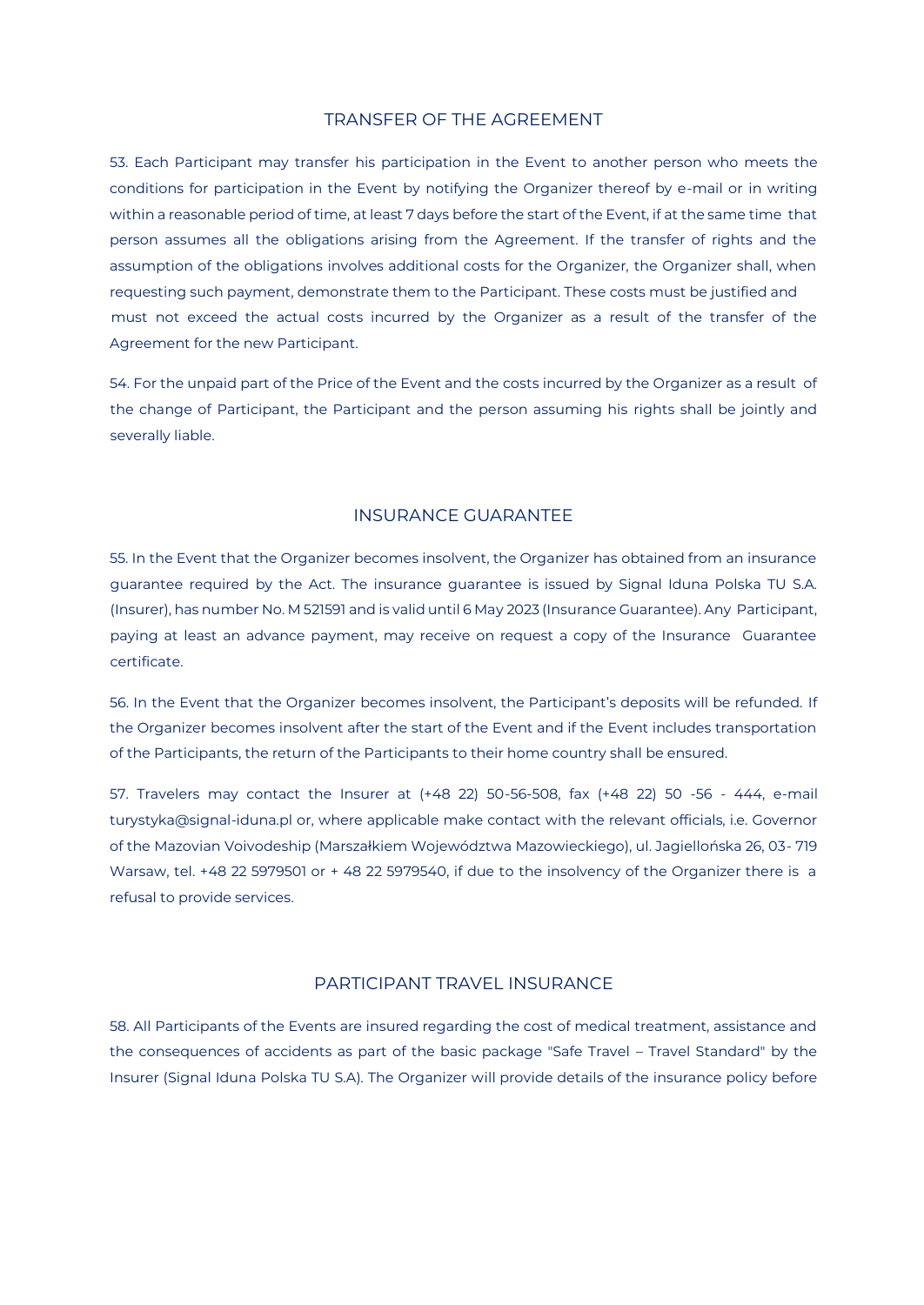the start of the Event.

59. Each Participant has the right and obligation to familiarize with the General Terms and Conditions of insurance before the Event. Failure by the Participant to conclude a necessary additional insurance agreement (e.g. for sports or chronic diseases) engages the responsibility of the Participant.

#### **COMPLAINTS**

60. If any of the travel services are not performed in accordance with the Agreement, the Participant may make a complaint. In the Event of non-compliance, the Participant is obliged to notify the guide or other representative of the Organizer immediately, taking into account the circumstances of the case and specifying the non-compliance.

61. The Participant's complaint should be made in writing (in Polish or English language) and delivered by e-mail to the address info@motobirds.com. All complaints will be replied to within 30 days from the date of receipt by the Organizer. In special cases, the Organizer reserves the right to extend the deadline to 60 days.

62. If a Participant submits a further appeal against the Organizer's response to the complaint, the Organizer is not obliged to provide a further response. In such a situation, the Participant has the right to seek other dispute resolution methods described in the Terms & Conditions.

63. Complaints related to travel insurance can be submitted to the Insurer's Complaints Service Department (Signal Iduna Polska TU S.A.) by post, by using the complaint application form available at the headquarters of the insurer or the Regional Office, or by telephone, or by making use of the form posted on the Insurer's website. The insurer's contact details can be found on their internet page: www.signal-iduna.pl

#### RESPONSIBILITY OF THE ORGANIZER AND ITS LIMITATIONS

64. The Organizer shall be fully responsible for the delivery of the package travel services, whether the services included in the Event are to be provided under its own authority or by other travel providers. Where specific provisions limit the scope or conditions under which compensation is paid by the travel provider which is part to the Event, the same arrangements shall apply to the Organizer. At least one entity is always responsible for the proper performance of all travel services covered by the Agreement.

65. The Participant shall be entitled to a Price reduction for the Event for each period during which the Agreement is non-compliant, unless it has been caused by the Participant's sole act or omission.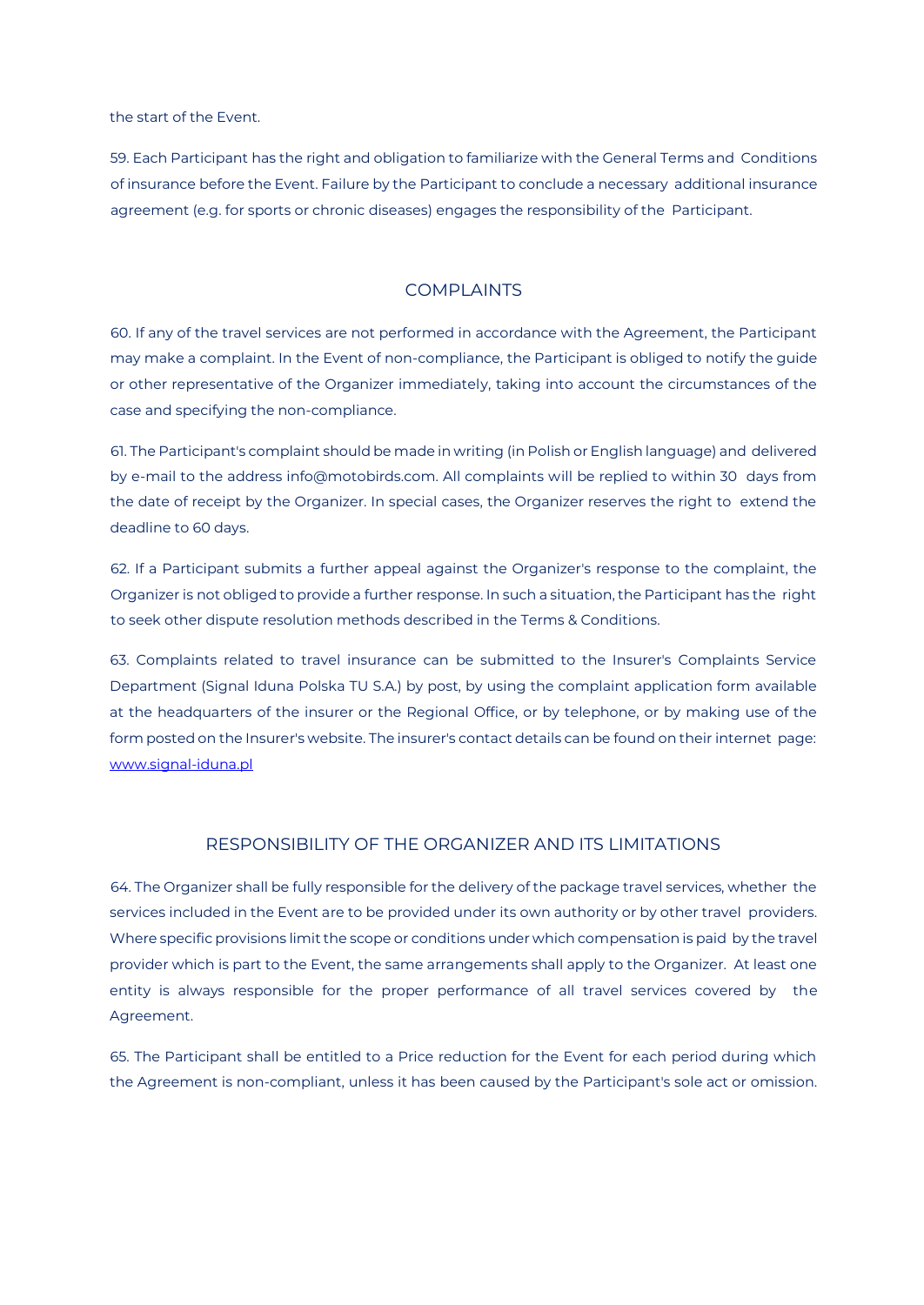The Price reduction, compensation or reparation shall be subject to an appropriate reduction if the Participant claims for a compensation referred to in law.

66. The Participant shall not be entitled to compensation or Price reduction for non-compliance with the Agreement in the Event that the Organizer proves that:

a) the Participant is to blame for the non-compliance; including when the Participant non compliance is the result of his inability to drive safely on the route of the Event, despite receiving information from the Organizer about the difficulty level of the Event, or

b) the Participant's behavior while driving is inadequate to the route of the Event what endangers himself or other Participants' health or life, or

c) the fault for non-compliance is borne by a third party, not connected with the performance of the travel services covered by the Agreement, and the non-compliance could not have been avoided, or

d) non-compliance was caused by unavoidable or extraordinary circumstances.

67. The Organizer excludes its liability towards Participant, should the Participant resign from the Event during its duration, unless the cancellation occurred in accordance with the Terms & Conditions.

68. The Organizer shall not be liable for the refusal by border/immigration officials to allow the Participant to enter or exit a given country.

69. The Organizer is not responsible for personal belongings taken by the Participants to the Event. It is not recommended that Participants take high-value personal items with them. If the Participant's luggage is transported in the support car, the Organizer shall not be liable for any damage to the luggage or its loss during the Event.

70. The Organizer is not responsible for change in the Event program, made on request and with the consent of the Participants.

71. The Organizer is not responsible for any agreements concluded directly by the Participant with third-parties.

72. The Organizer shall not be liable for non-performance or improper performance of the Agreement when it was caused by the action or omission of the Participant, or if the failure to perform or improper performance of the Agreement was caused by exceptional events or force majeure

73. Guides or drivers of support car vehicles are not entitled to enter into any obligations or commitments on behalf of the Organizer, unless those have been confirmed in writing by the Organizer.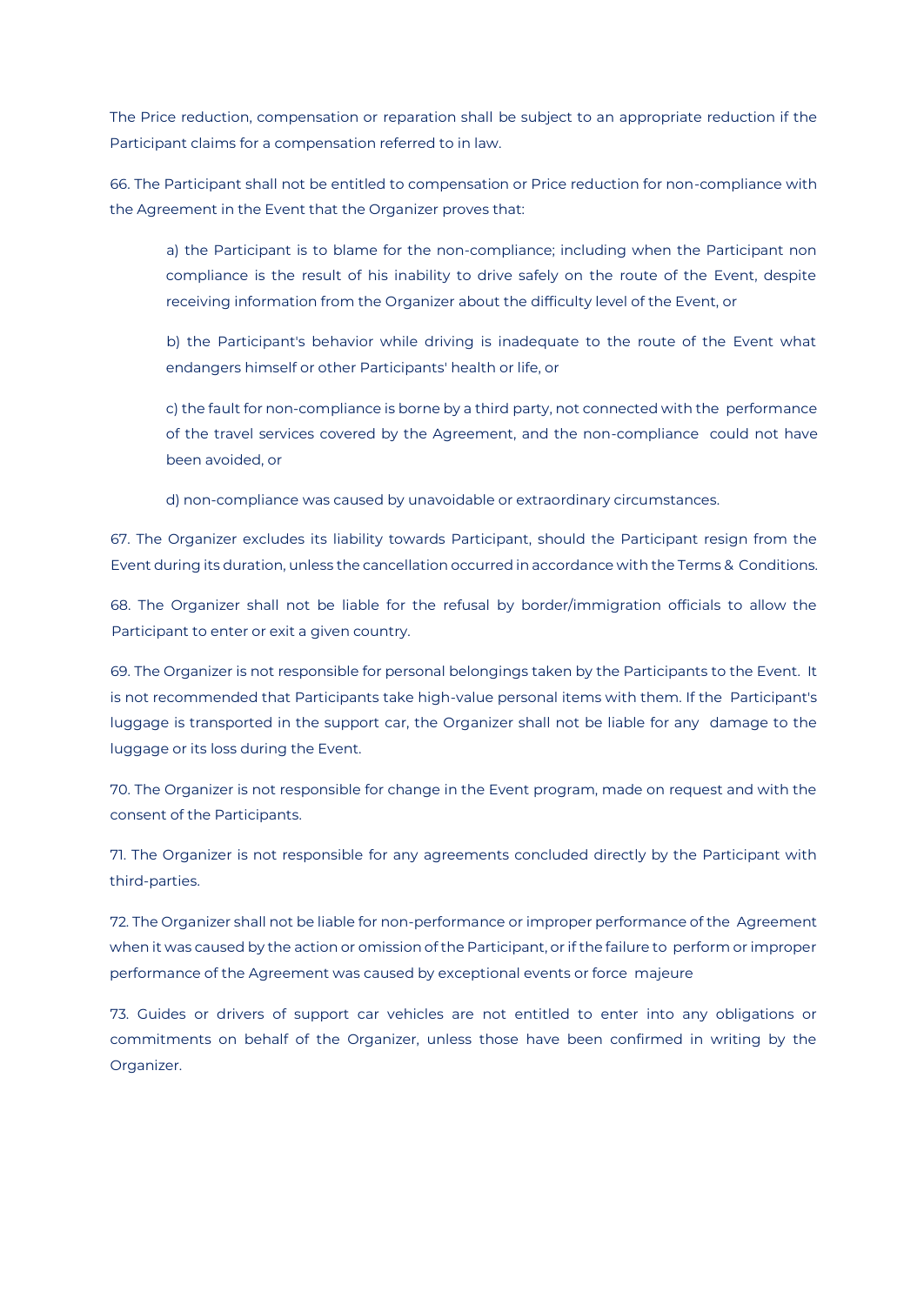74. Pursuant to Article 4(2) of Regulation (EC) No 14 of Directive (EU) 2015/2302 (Package Travel Directive) and the relevant provisions of the Act, the Organizer limits its liability for non-performance or improper performance of services during the Event to three (3) times the Price of the Event; this does not apply to damage to the person or damage caused intentionally by the Organizer, or as a result of his gross negligence. The provisions of the Montreal Convention on International Air Carriage of 2001, the 2002 Protocol to the 1974 Convention on Maritime Transport, the Athenian Convention on International Rail Transport, as amended in 1999, shall also apply to the limitation of the Organizer's liability. The Organizer's liability may also be limited in the cases specified in international agreements to which the Republic of Poland is a party.

# CANCELLATION OF THE EVENT AND TERMINATION OF THE AGREEMENT BY THE **ORGANIZER**

75. The Organizer may terminate the Agreement and make a full refund to the Participant of all deposits received for the Event, without additional compensation or compensation if:

a) the Event has not reached the expected minimum group size (6 persons), and notifies the Participant of the termination of the arrangements no later than 20 days before the start of the Event if the Event is lasting more than 6 days; 7 days before the start of the Event if the Event is lasting 2-6 days; 48 hours before the start of the Event if the Event is shorter than 2 days;

b) unavoidable and extraordinary circumstances occur and the organizer notifies the Participant of the termination of the Agreement immediately before the start of the Event.

76. The organizer of the Event shall reimburse the payments received for the canceled Event within 14 days from the date of termination.

## PARTICIPANT RESIGNATION

77. The Participant may withdraw from the Agreement at any time before the Event begins by paying an appropriate fee to the Organizer. Withdrawal from the Agreement requires a written statement by the Participant. The withdrawal fee depends on the date of receipt of the Participant withdrawal statement by the Organizer.

78. The Participant is obliged to pay to the Organizer a fee to withdraw from the Agreement, as defined in the list below:

a) withdrawal 60 days or more before the start of the Event: EUR 500;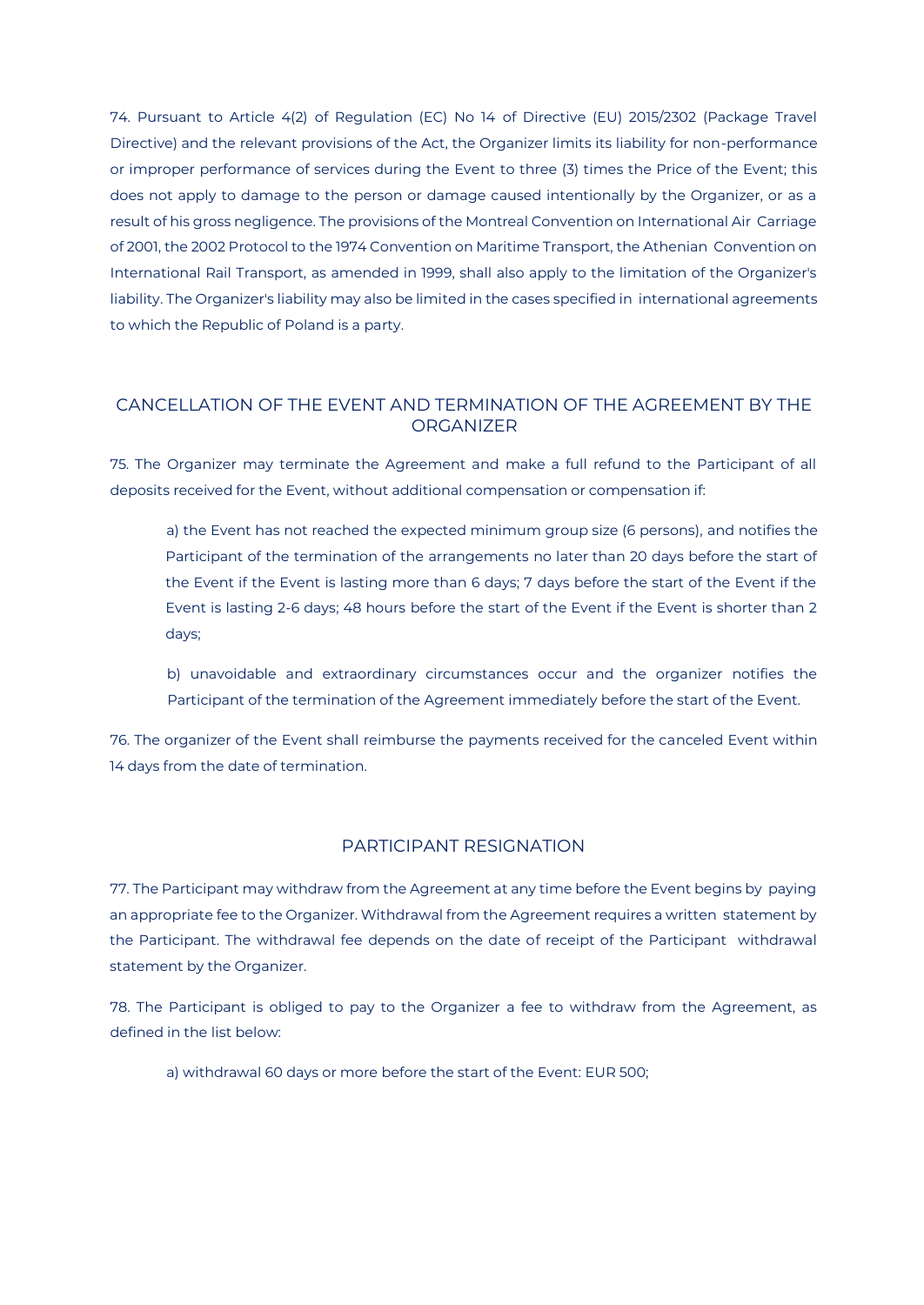- b) withdrawal 59 to 41 days before the start of the Event: 40 % of the Event Price;
- c) withdrawal 40 to 31 days before the start of the Event: 50 % of the Event Price;
- d) withdrawal 30 days or less before the start of the Event: 100 % of the Event Price;
- e) no-show, whatever the circumstances: 100 % of the Event Price.

To the extent possible, the fee shall be deducted from the Deposit made by the Participant. If the Participant withdraws 60 days or more, before the start of the Event, it is possible to move to another Event of the Organizer without paying any withdrawing fee.

79. The fee for withdrawal during the Event (interruption of participation) is 100% of the Price of the Event.

80. If, in accordance with the Agreement concluded, several Participants are to take part jointly in the Event, withdrawal from any of them entitles the Organizer to recalculate the Price for participating in this Event.

81. Withdrawal from participation in a local (optional) excursion booked by the Participant before the start of the Event is subject to the same rules applicable for withdrawing from an Event. After the start of Event, the fee for non-participation in an optional excursion is 100% of its Price.

82. In exceptional circumstances, for example, if there are serious security concerns at the destination, that may affect the implementation of the Event, Participants may, before the start of the Event, withdraw from the Agreement without incurring the withdrawal fee. In this case, the Participant may only claim payments made under for the Event under the Agreement, without compensation or redress in this regard.

#### MOTORCYCLES AT EVENTS

83. Some of the Organizer's Events are carried out on motorcycles rented to Participants by third parties. Information on the rented motorcycles and their equipment is provided to Participants before the conclusion of the Agreement, together with all other relevant details of the Event. The Organizer will endeavor to provide the Participant with the desired model of the motorcycle, but at its discretion reserves the right to replace it with another comparable model of motorcycle. When renting a motorcycle, the Participant may be obliged to pay a security deposit to the third-party renting the motorcycle. This deposit will be refunded to the Participant when the motorcycle is returned by the Participant in a condition satisfactory to the third-party renting the motorcycles, showing only usual wear & tear. Any disputes regarding deductions to the deposit will be settled between the Participant and the third-party renting the motorcycle. The Organizer is not a party to such discussions. If the rental of a motorcycle is interrupted due to a technical fault of the motorcycle, which the third-party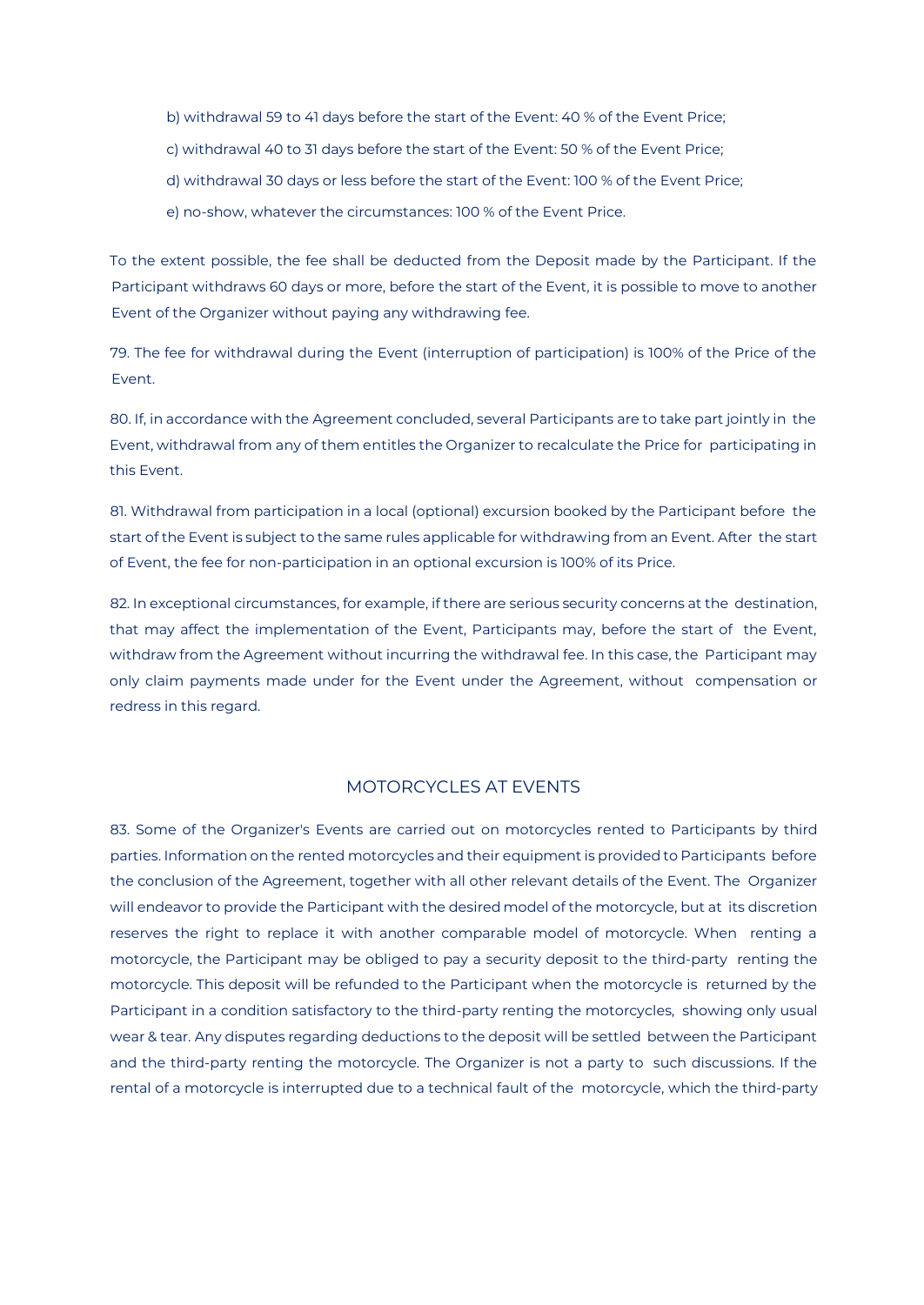renting the motorcycle could not prevent, the Organizer will make every effort to replace the motorcycle with an equivalent model or deduct the number of days during which the motorcycle could not be used by the Participant, from the Price of the Event. However, the Organizer is not obliged to replace the damaged motorcycle during the Event, regardless of the cause of the damage. The Participant understands and accepts the fact that not all damages and technical defects of a motorcycle can be repaired during the Event. If the technical

fault is caused by the Participant's behavior while driving or using the motorcycle (cases of mechanical abuse for example), the Organizer is not obliged to refund the Price to the Participant or to pay him any compensation or redress.

84. Some of the Organizer's Events are carried out on motorcycles owned by the Participants. Participants who participate in this type of Event are responsible for ensuring that their motorcycle is prepared for the Event, and meets the standards in force in the countries where the Event takes place. Information on the anticipated road conditions during the Event shall be communicated to the Participants by the Organizer before the conclusion of the Agreement together with all other relevant details. The Participant acknowledges that the choice of the type of motorcycle, its equipment, including in particular tires, may impair or limit the Participant's ability to safely drive the motorcycle along the route of the Event. The participant is obliged to compensate the Organizer for any damages and costs incurred, e.g. parking costs, communication costs, repair costs, costs of recovery of the Participant's motorcycle, etc. The Organizer is not obliged to repair the Participant's motorcycle or provide the Participant with a replacement vehicle.

#### PERSONAL DATA PROTECTION

85. The Organizer is the administrator of the Participants' personal data.

86. Providing personal data is voluntary, but necessary for the proper performance of the Agreement. Failure to provide personal data results in the inability to perform the Agreement.

87. Participants have the right to access, correct, request the removal, transfer and restrict processing of their personal data.

88. Participants have the right to lodge a complaint with a supervisory authority if their personal data is processed in violation of the legal requirements. In Poland, it is the President of the Office for Personal Data Protection.

89. The Organizer processes personal data for the performance of the Agreement, the provision of services under the Agreement and to provide the necessary settlements in connection with the concluded Agreement, as well as for the purpose of exercising its rights in the justified interest of the Organizer.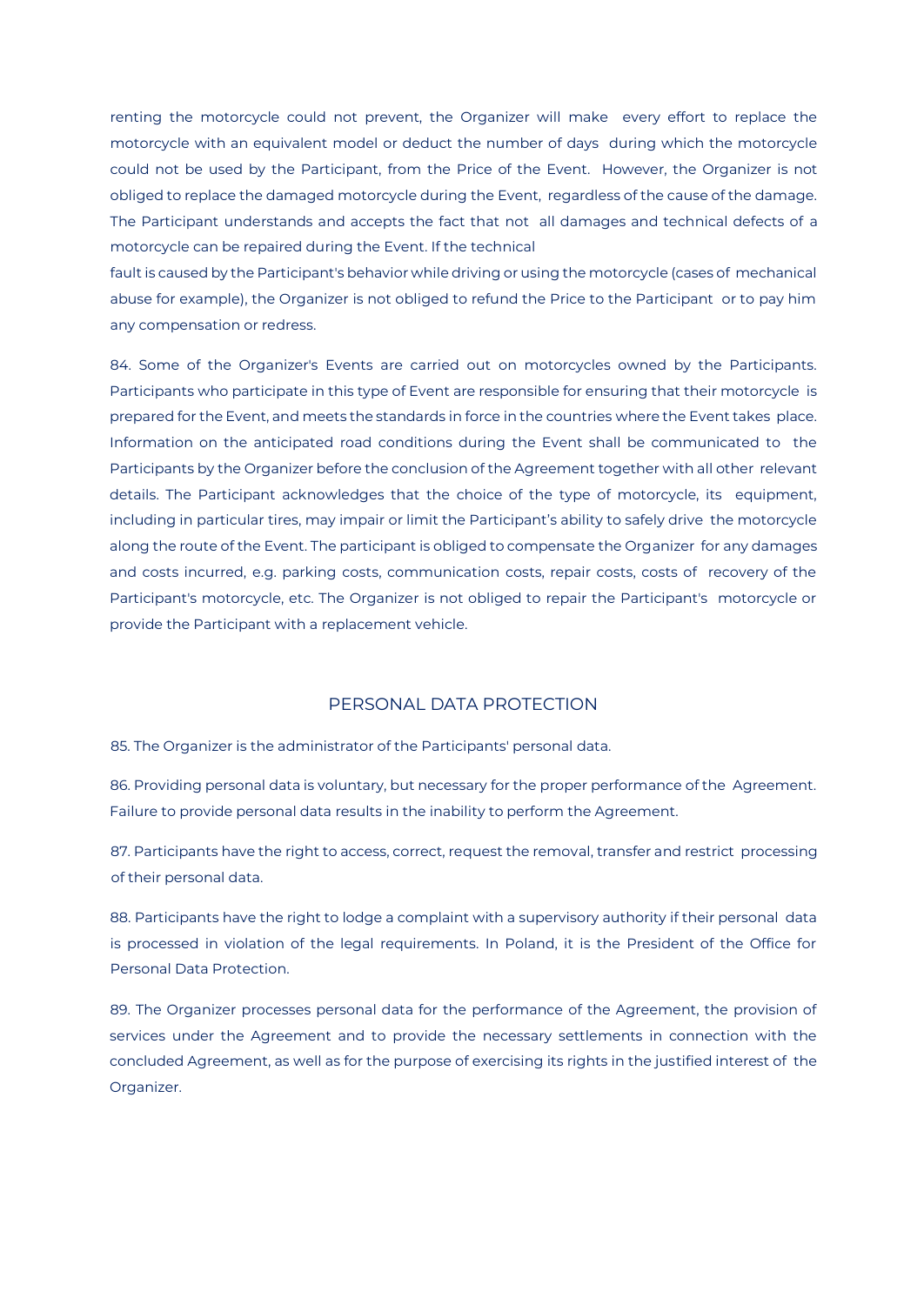90. The legal basis for the processing of personal data to the extent necessary for the conclusion and performance of the Agreement is Article 6 (2) of Regulation (EEC) of 27.04.2016 on the protection of individuals with regard to the processing of personal data and on the free movement of such data and the repeal of Directive 95/46/EC (GDPR). The processing is based in particular on Article 6 (2) of GDPR i.e. the Organizer's legitimate interest in providing the necessary settlements in connection with the Agreement concluded, redress, satisfaction surveys and direct marketing.

91. If the Participant agrees to receive marketing communications also with e-mail address and telephone number, the legal basis will also be Article 10 of the Act of 18.07.2002 on the provision of electronic services and Art. 172 of the Act of 16.07.2004 Telecommunications Law.

92. To the extent that the personal data are processed on the basis of the Participant's separate consent, he has the right to withdraw his consent at any time. However, this will not affect the lawfulness of data processed before its withdrawal.

93. The recipients of the Participant's personal data may include: airlines, coaches lines, ferry lines, hotels, insurance companies, banks, payment operators, agents cooperating with the Organizer, foreign counterparties, entities supporting accounting and legal processes, entities providing IT services, including hosting and state authorities, including tax authorities.

94. Personal data will be processed for the period of performance of the Agreement, for the time necessary for the correct organization the Event subject to the Agreement, and the time necessary to demonstrate the performance of this Agreement, i.e. the length of the limitation period for claims, as well as for the time resulting from applicable tax regulations. Personal data will also be processed for the duration of the Organizer's marketing activities, or until the Participant objects to the further processing of data for marketing purposes, or until the Participant withdraw its consent to receive marketing communications by e-mail address and telephone.

95. The participant has the following rights of objection to the processing of the personal data provided: If the Organizer processes personal data on the basis of a legitimate interest, the Participant may object for reasons related to his specific situation. Such opposition must be justified. If the Organizer processes personal data for direct marketing purposes, the Participant may object without justification.

96. Photos and videos taken by representatives of the Organizer during the trip are the property of the Organizer, in accordance with copyright law. Therefore, the Organizer may use these materials for advertising purposes without paying any fees to any Participant, even if the faces of Participants are recognizable.

97. The Organizer shall be entitled to disclose the Participant's names and contact details to other Participants of the Event and to the Organizer's partners who may use this data for advertising purposes, unless the Participant expressly refuses to disclose them in writing.